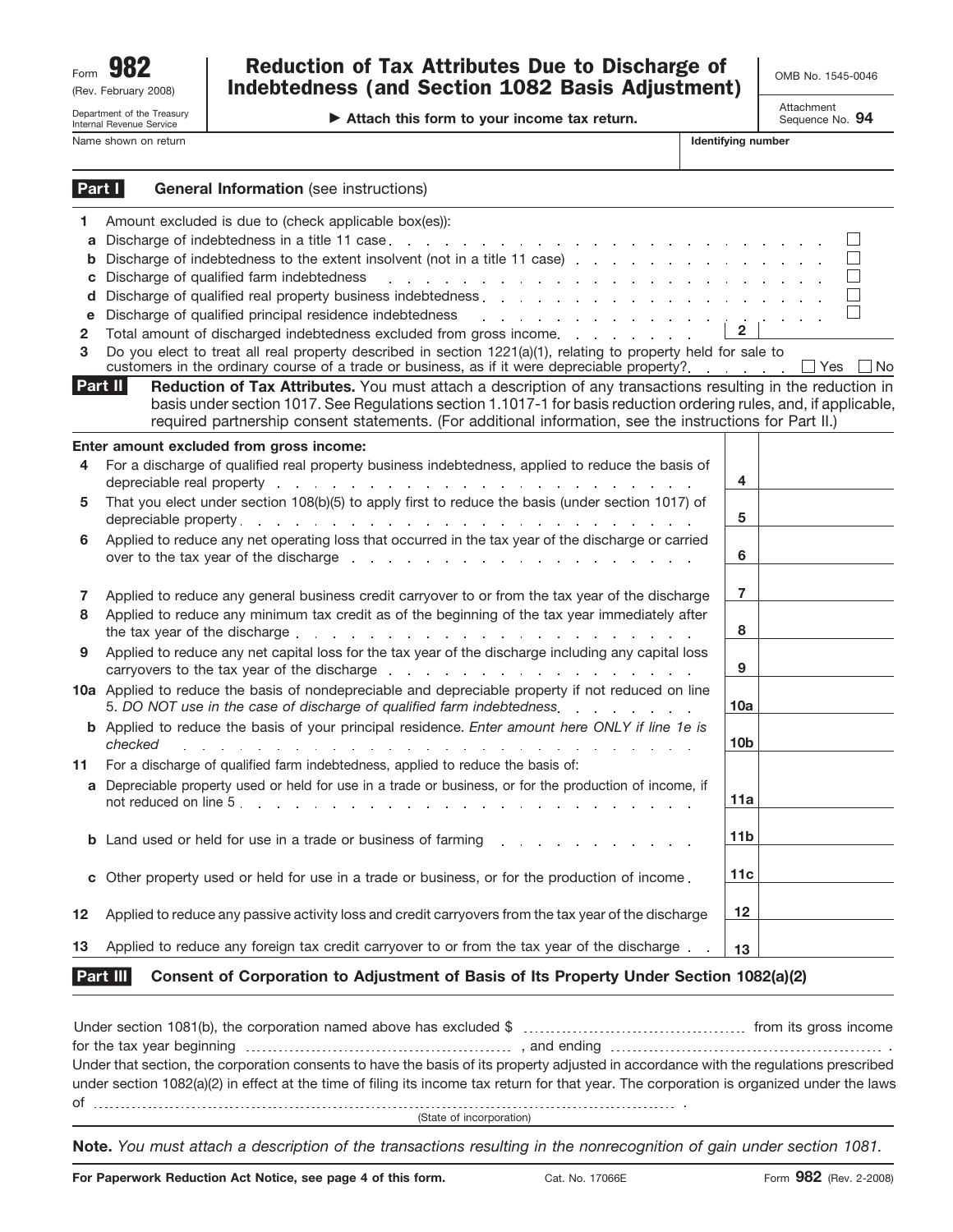# **General Instructions**

*Section references are to the Internal Revenue Code unless otherwise noted.*

### **What's New**

● The Mortgage Forgiveness Debt Relief Act of 2007 allows individuals to exclude from gross income any discharges of qualified principal residence indebtedness. This exclusion applies to discharges made after 2006 and before 2010 and is entered on line 1e. Additionally, the basis of the principal residence must be reduced (but not below zero) by the amount excluded from gross income. The basis reduction is entered on line 10b. See *How To Complete the Form* below for more information.

● The exclusion for discharge of certain indebtedness of a qualified individual by reason of Hurricane Katrina expired for discharges after 2006.

## **Purpose of Form**

Generally, the amount by which you benefit from the discharge of indebtedness is included in your gross income. However, under certain circumstances described in section 108, you may exclude the amount of discharged indebtedness from your gross income.

You must file Form 982 to report the exclusion and the reduction of certain tax attributes either dollar for dollar or 331⁄3 cents per dollar (as explained below).



*Certain individuals may need to complete only a few lines on Form 982. For example, if you are completing this form because of a discharge of indebtedness on a personal loan (such as a car loan*

*or credit card debt) or a loan for the purchase of your principal residence, follow the chart below to see which lines you need to complete.*

| IF the discharged debt<br>you are excluding is                        | <b>THEN follow these steps</b>                                                                                                                                                                                                                                                                                                                                                                                                                                |  |  |  |
|-----------------------------------------------------------------------|---------------------------------------------------------------------------------------------------------------------------------------------------------------------------------------------------------------------------------------------------------------------------------------------------------------------------------------------------------------------------------------------------------------------------------------------------------------|--|--|--|
| Qualified principal<br>residence indebtedness                         | 1. Be sure to read the definition of qualified principal residence indebtedness in the instructions for line 1e on page<br>4. Part or all of your debt may not qualify for the exclusion on line 1e but may qualify for one of the other exclusions.                                                                                                                                                                                                          |  |  |  |
|                                                                       | 2. Check the box on line 1e.                                                                                                                                                                                                                                                                                                                                                                                                                                  |  |  |  |
|                                                                       | <b>3.</b> Include on line 2 the amount of discharged qualified principal residence indebtedness that is excluded from<br>gross income. Any amount in excess of the excluded amount may result in taxable income. See Canceled Debts in<br>Pub. 525, Taxable and Nontaxable Income, for more information. If you disposed of your residence, you may also<br>be required to recognize a gain on its disposition. For details, see Pub. 523, Selling Your Home. |  |  |  |
|                                                                       | 4. Enter on line 10b the smaller of (a) the amount of qualified principal residence indebtedness included on line 2 or<br>(b) the basis (generally, your cost plus improvements) of your principal residence.                                                                                                                                                                                                                                                 |  |  |  |
|                                                                       | If the discharge occurs in a title 11 case, you may not check box 1e. You must check box 1a and<br>complete the form as discussed below under A nonbusiness debt. If you are insolvent (and not in a title<br>11 case), you can elect to follow the insolvency rules by checking box 1b instead of box 1e and<br>completing the form as discussed below under A nonbusiness debt.<br>CAUTION                                                                  |  |  |  |
| A nonbusiness debt (other<br>than qualified principal                 | Follow these instructions if you do not have any of the tax attributes listed in Part II (other than a basis<br>in nondepreciable property). Otherwise, follow the instructions for Any other debt below.                                                                                                                                                                                                                                                     |  |  |  |
| residence indebtedness.<br>such as a car loan or credit<br>card debt) | 1. Check the box on line 1a if the discharge was made in a title 11 case (see the definition on page 3) or the box on<br>line 1b if the discharge occurred when you were insolvent (see the definition in the instructions for line 1b on page<br>3).                                                                                                                                                                                                         |  |  |  |
|                                                                       | 2. Include on line 2 the amount of discharged nonbusiness debt that is excluded from gross income. If you were<br>insolvent, do not include more than the excess of your liabilities over the fair market value of your assets.                                                                                                                                                                                                                               |  |  |  |
|                                                                       | 3. Include on line 10a the smallest of (a) the basis of your nondepreciable property, (b) the amount of the<br>nonbusiness debt included on line 2, or (c) the excess of the aggregate bases of the property and the amount of<br>money you held immediately after the discharge over your aggregate liabilities immediately after the discharge.                                                                                                             |  |  |  |
| Any other debt                                                        | Use Part I of Form 982 to indicate why any amount received from the discharge of indebtedness should be<br>excluded from gross income and the amount excluded.                                                                                                                                                                                                                                                                                                |  |  |  |
|                                                                       | Use Part II to report your reduction of tax attributes. The reduction must be made in the following order unless you<br>check the box on line 1d for qualified real property business indebtedness or make the election on line 5 to reduce<br>basis of depreciable property first.                                                                                                                                                                           |  |  |  |
|                                                                       | 1. Any net operating loss (NOL) for the tax year of the discharge (and any NOL carryover to that year) (dollar for<br>dollar);                                                                                                                                                                                                                                                                                                                                |  |  |  |
|                                                                       | 2. Any general business credit carryover to or from the tax year of the discharge (33 <sup>/3</sup> cents per dollar);                                                                                                                                                                                                                                                                                                                                        |  |  |  |
|                                                                       | 3. Any minimum tax credit as of the beginning of the tax year immediately after the tax year of the discharge (33%)<br>cents per dollar);                                                                                                                                                                                                                                                                                                                     |  |  |  |
|                                                                       | 4. Any net capital loss for the tax year of the discharge (and any capital loss carryover to that tax year) (dollar for<br>dollar);                                                                                                                                                                                                                                                                                                                           |  |  |  |
|                                                                       | 5. The basis of property (dollar for dollar);                                                                                                                                                                                                                                                                                                                                                                                                                 |  |  |  |
|                                                                       | 6. Any passive activity loss (dollar for dollar) and credit (33 <sup>1/3</sup> cents per dollar) carryovers from the tax year of the<br>discharge; and                                                                                                                                                                                                                                                                                                        |  |  |  |
|                                                                       | 7. Any foreign tax credit carryover to or from the tax year of the discharge (33% cents per dollar).                                                                                                                                                                                                                                                                                                                                                          |  |  |  |
|                                                                       | Use Part III to exclude from gross income under section 1081(b) any amounts of income attributable to the transfer<br>of property described in that section.                                                                                                                                                                                                                                                                                                  |  |  |  |

### **How To Complete the Form**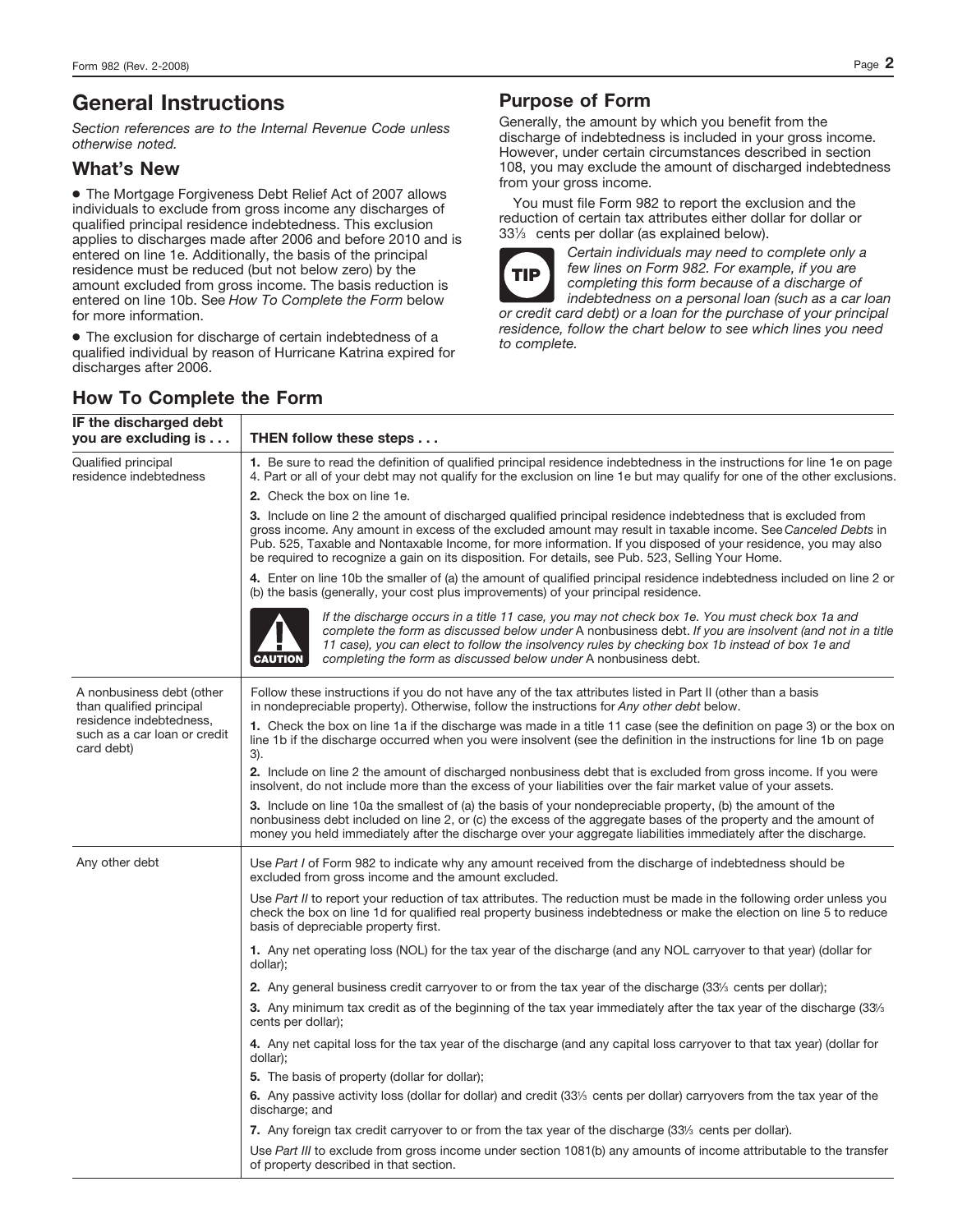#### **Definitions**

**Title 11 case.** A *title 11 case* is a case under title 11 of the United States Code (relating to bankruptcy), but only if you are under the jurisdiction of the court in the case and the discharge of indebtedness is granted by the court or is under a plan approved by the court.

**Discharge of indebtedness.** The term *discharge of indebtedness* conveys forgiveness of, or release from, an obligation to repay.

#### **When To File**

File Form 982 with your federal income tax return for a year a discharge of indebtedness is excluded from your income under section 108(a).

The election to reduce the basis of depreciable property under section 108(b)(5) and the election made on line 1d of Part I regarding the discharge of qualified real property business indebtedness must be made on a timely-filed return (including extensions) and may be revoked only with the consent of the IRS.

If you timely filed your tax return without making either of these elections, you can still make either election by filing an amended return within 6 months of the due date of the return (excluding extensions). Write "Filed pursuant to section 301.9100-2" on the amended return and file it at the same place you filed the original return.

## **Specific Instructions**

#### **Part I**

**Lines 1a through 1c.** If you check any of these boxes, you may elect, by completing line 5, to apply all or a part of the debt discharge amount to first reduce the basis of depreciable property (including property you elected on line 3 to treat as depreciable property). Any balance of the debt discharge amount will then be applied to reduce the tax attributes in the order listed on lines 6 through 13 (excluding line 10b). For lines 1a and 1b only, if after reducing the tax attributes there remains a balance of the debt discharge, the excess is permanently excluded from your gross income. You must attach a statement describing the transactions that resulted in the reduction in basis and identifying the property for which you reduced the basis. If you do not make the election on line 5, complete lines 6 through 13 (excluding line 10b) to reduce your attributes. See section 1017(b)(2) and (c) for limitations of reductions in basis on line 10a.

**Line 1b.** The insolvency exclusion does not apply to any discharge that occurs in a title 11 case. It also does not apply to a discharge of qualified principal residence indebtedness (see the instructions for line 1e on page 4) unless you elect to have the insolvency exclusion apply instead of the exclusion for qualified principal residence indebtedness.

Check the box on line 1b if the discharge of indebtedness occurred while you were insolvent. You were insolvent to the extent that your liabilities exceeded the fair market value (FMV) of your assets immediately before the discharge. For details, see Pub. 908, Bankruptcy Tax Guide.

**Example.** You were released from your obligation to pay your credit card debt in the amount of \$5,000. The FMV of your total assets immediately before the discharge was \$7,000 and your liabilities were \$10,000. You were insolvent to the extent of \$3,000 (\$10,000 of total liabilities minus \$7,000 of total assets). Check the box on line 1b and include \$3,000 on line 2.

**Line 1c.** Check this box if the income you exclude is from the discharge of qualified farm indebtedness. The exclusion relating to qualified farm indebtedness does not apply to a discharge that occurs in a title 11 case or to the extent you were insolvent.

*Qualified farm indebtedness* is the amount of indebtedness incurred directly in connection with the trade or business of farming. In addition, 50% or more of your aggregate gross receipts for the 3 tax years preceding the tax year in which the discharge of such indebtedness occurs must be from the trade or business of farming. For more information, see sections 108(g) and 1017(b)(4).

The discharge must have been made by a qualified person. Generally, a *qualified person* is an individual, organization, etc., who is actively and regularly engaged in the business of lending money. This person cannot be related to you, be the person from whom you acquired the property, or be a person who receives a fee with respect to your investment in the property. Also, a qualified person includes any federal, state, or local government or agency or instrumentality thereof.

If you checked line 1c and did not make the election on line 5, the debt discharge amount will be applied to reduce the tax attributes in the order listed on lines 6 through 9. Any remaining amount will be applied to reduce the tax attributes in the order listed on lines 11a through 13.

You cannot exclude more than the total of your: (a) tax attributes (determined under section 108(g)(3)(B)); and (b) basis of property used or held for use in a trade or business or for the production of income. Any excess is included in income.

Line 1d. If you check this box, the discharge of qualified real property business indebtedness is applied to reduce the basis of depreciable real property on line 4. The exclusion relating to qualified real property business indebtedness does not apply to a discharge that occurs in a title 11 case or to the extent you were insolvent.

*Qualified real property business indebtedness* is indebtedness (other than qualified farm indebtedness) that: (a) is incurred or assumed in connection with real property used in a trade or business; (b) is secured by that real property; and (c) with respect to which you have made an election under this provision. This provision does not apply to a corporation (other than an S corporation).

Indebtedness incurred or assumed after 1992 is not qualified real property business indebtedness unless it is either: (a) debt incurred to refinance qualified real property business indebtedness incurred or assumed before 1993 (but only to the extent the amount of such debt does not exceed the amount of debt being refinanced) or (b) qualified acquisition indebtedness.

*Qualified acquisition indebtedness* is (a) debt incurred or assumed to acquire, construct, reconstruct, or substantially improve real property that is secured by such debt; and (b) debt resulting from the refinancing of qualified acquisition indebtedness, to the extent the amount of such debt does not exceed the amount of debt being refinanced.

You cannot exclude more than the excess of the outstanding principal amount of the debt (immediately before the discharge) over the net FMV (as of that time) of the property securing the debt, reduced by the outstanding principal amount of other qualified real property business indebtedness secured by that property (as of that time). The amount excluded is further limited to the aggregate adjusted basis (as of the first day of the next tax year, or if earlier, the date of disposition) of depreciable real property (determined after any reductions under sections 108(b) and (g)) you held immediately before the discharge (other than property acquired in contemplation of the discharge). Any excess is included in income.